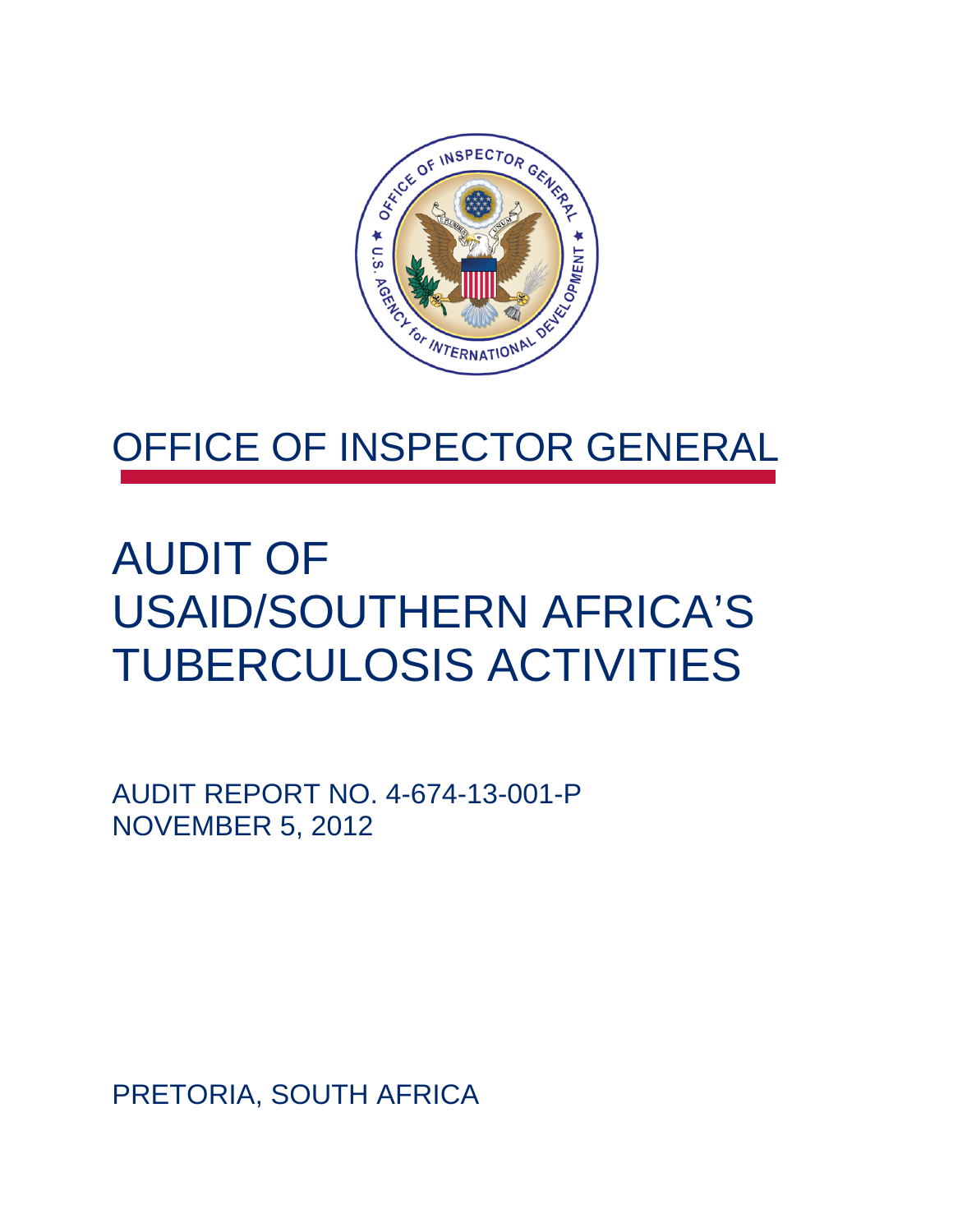

### *Office of Inspector General*

November 5, 2012

### **MEMORANDUM**

- **TO:** USAID/Southern Africa Mission Director, Jeff Borns
- **FROM:** Regional Inspector General/Pretoria, Robert W. Mason /s/
- **SUBJECT:** Audit of USAID/Southern Africa's Tuberculosis Activities (Report No. 4-674-13- 001-P)

This memorandum transmits our final report on the subject audit. In finalizing the report, we considered your comments and included your response in Appendix II.

The final report contains four recommendations to help strengthen USAID/Southern Africa's implementation of its tuberculosis activities. We agreed with the mission's management decisions on all four recommendations. Please provide the Office of Audit Performance and Compliance Division with the necessary documentation to achieve final action on Recommendations 1 through 4.

I want to express my sincere appreciation for the cooperation and courtesy extended to my staff during the audit.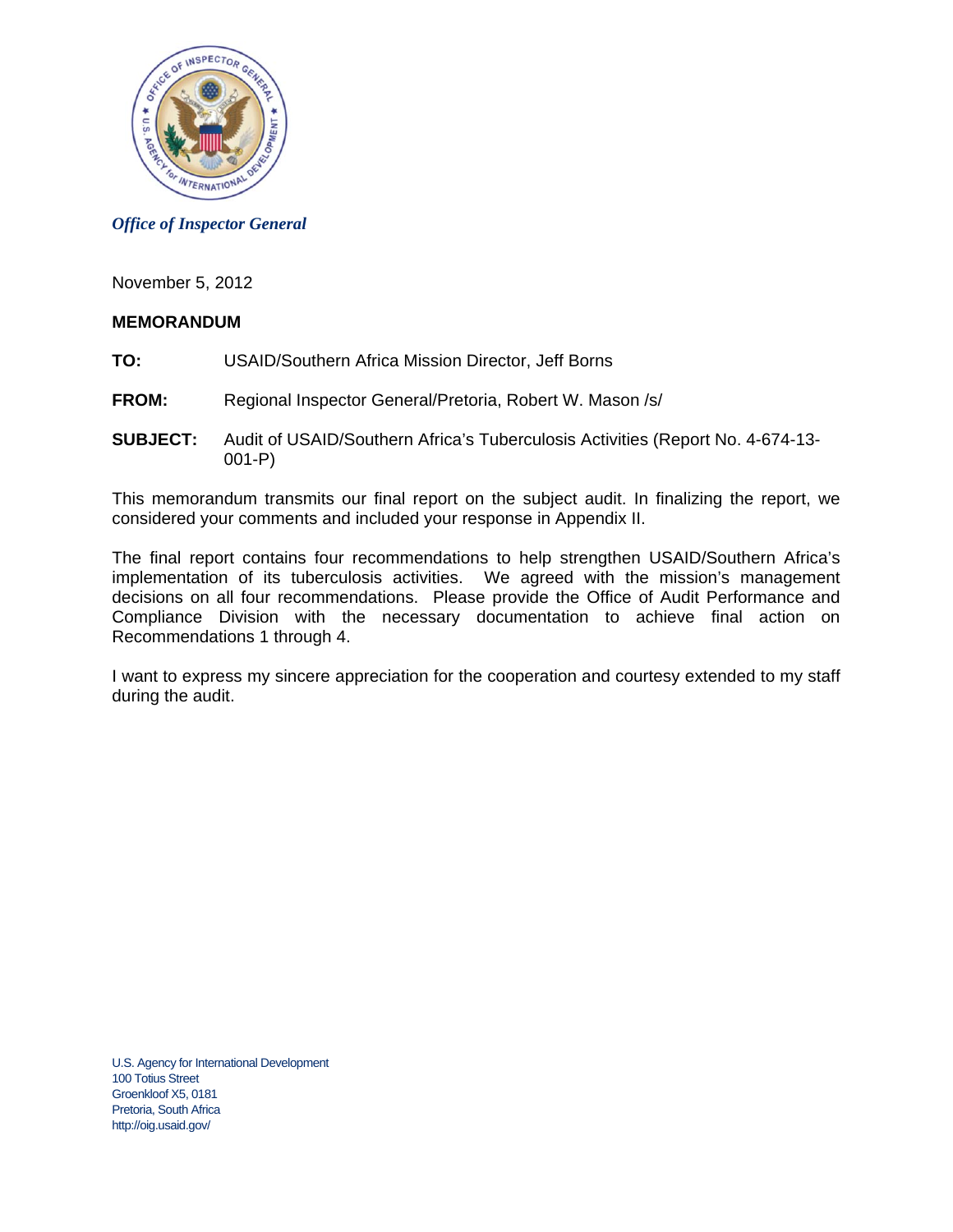# **CONTENTS**

| Mission Was Not on Track to Achieve Desired Treatment Success Rate  4 |  |
|-----------------------------------------------------------------------|--|
|                                                                       |  |
|                                                                       |  |
|                                                                       |  |
|                                                                       |  |
|                                                                       |  |
|                                                                       |  |

| <b>Abbreviations</b>                                                                                                            |                                                                                                                                                                                                                                                                                                                                                          |  |  |  |  |
|---------------------------------------------------------------------------------------------------------------------------------|----------------------------------------------------------------------------------------------------------------------------------------------------------------------------------------------------------------------------------------------------------------------------------------------------------------------------------------------------------|--|--|--|--|
| The following abbreviations appear in this report:                                                                              |                                                                                                                                                                                                                                                                                                                                                          |  |  |  |  |
| <b>CSH</b><br><b>DOTS</b><br>FY<br><b>HPCA</b><br><b>NDOH</b><br><b>PEPFAR</b><br>TB.<br><b>TSR</b><br><b>URC</b><br><b>WHO</b> | Child Survival and Global Health<br>directly observed treatment, short course<br>fiscal year<br>Hospice Palliative Care Association of South Africa<br>South Africa's National Department of Health<br>President's Emergency Plan for AIDS Relief<br>tuberculosis<br>treatment success rate<br>University Research Co., LLC<br>World Health Organization |  |  |  |  |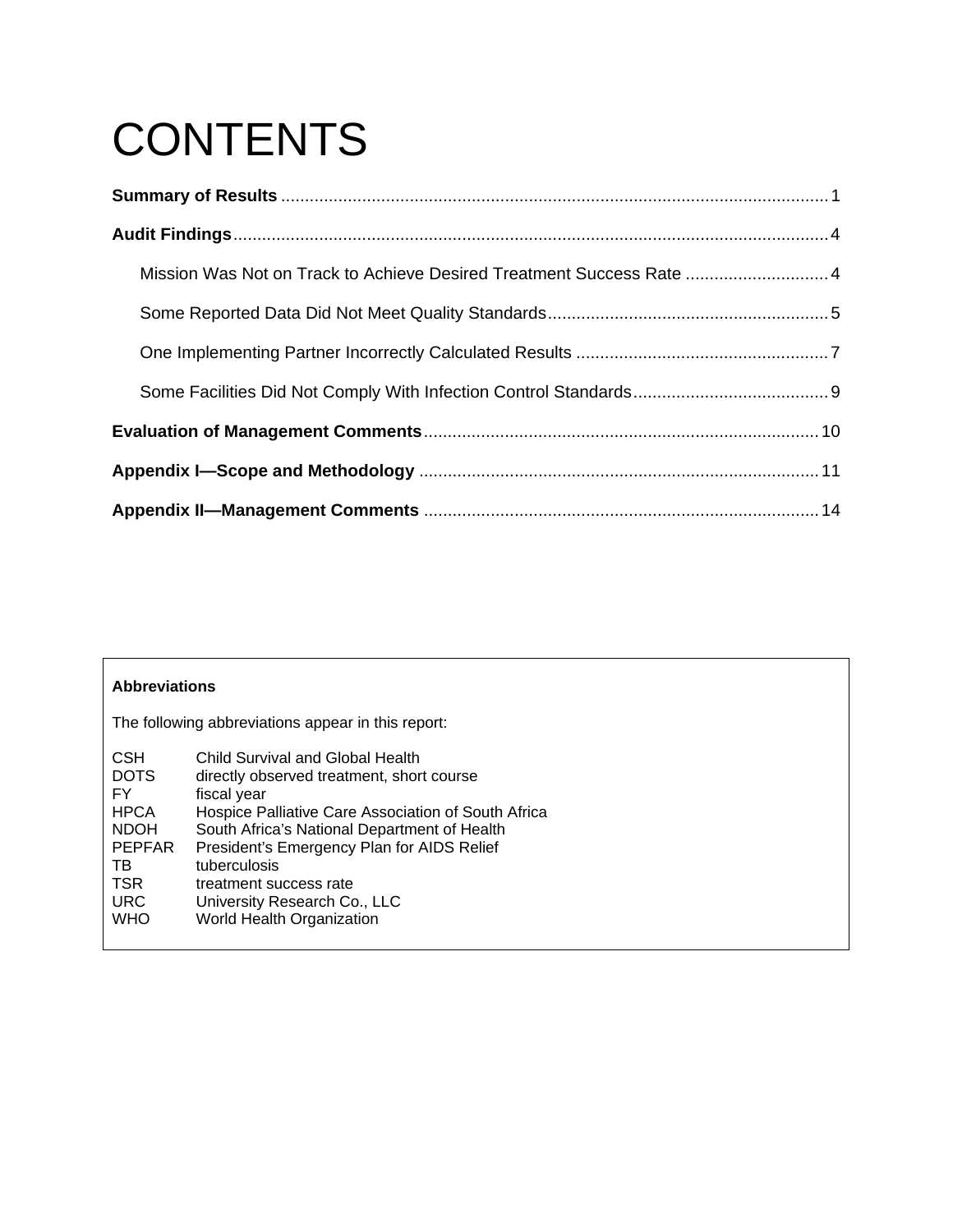# SUMMARY OF RESULTS

South Africa were already infected with HIV. $1$ According to the World Health Organization (WHO), South Africa has more cases of tuberculosis (TB) than any country except India and China and the highest number of people living with HIV and AIDS. The two diseases are mutually reinforcing: HIV-positive individuals are 20 to 40 times more likely to develop TB than are people who do not have HIV because a weakened immune system cannot keep the TB bacteria in check, and active TB in turn can accelerate the course of HIV. In 2010, an estimated 60 percent of patients diagnosed with TB in

With programs already targeting HIV and AIDS, USAID/Southern Africa modeled its TB program for South Africa on the U.S. Government's global TB strategy for 2009-2014<sup>2</sup> and redoubled efforts to integrate TB and HIV services. According to its fiscal year (FY) 2011 performance plan and report, the mission's short-term goal was to help strengthen South African health systems and capacity in several areas critical to a fully functional TB control program, including controlling infection at service delivery points. The report also reiterated the U.S. Government's long-term goal of raising the TB treatment success rate (TSR) to 85 percent. The TSR, the proportion of patients who complete their entire treatment course for TB, is a key indicator of the effectiveness of TB programs.

To conduct TB-related activities, USAID/Southern Africa entered into agreements with 13 implementing partners. This audit focused on the three partners listed in the following table. As of September 30, 2011, the mission had obligated \$121.4 million and spent \$106.0 million on the three implementers' activities.

| Implementing<br><b>Partner</b>                                                | <b>TB- Related Activities/Goals</b>                                                                                                                                                                                                                                                                          | <b>Dates</b>                   | <b>Total Amount</b><br>of Agreement<br>(\$ million) |
|-------------------------------------------------------------------------------|--------------------------------------------------------------------------------------------------------------------------------------------------------------------------------------------------------------------------------------------------------------------------------------------------------------|--------------------------------|-----------------------------------------------------|
| University<br>Research Co.,<br>LLC (URC)                                      | Provide technical assistance to increase the quality and<br>availability of TB services, raise the demand for TB<br>treatment, and improve the management of TB support<br>systems.                                                                                                                          | 9/28/2009<br>to<br>9/28/2014   | 64.6                                                |
| Hospice<br><b>Palliative Care</b><br>Association of<br>South Africa<br>(HPCA) | Provide direct palliative care such as prevention and<br>treatment of opportunistic infections, including TB, to<br>patients with HIV and their families; conduct risk<br>assessments and establish infection control plans<br>including measures for improving ventilation and making<br>minor renovations. | 12/15/2009<br>tο<br>12/30/2012 | 32.7                                                |

### **Audited Implementing Partners and Activities**

 $\overline{a}$ 

the WHO South Africa Tuberculosis Profile (www.who.int/tb/data).<br><sup>2</sup> Tom Lantos and Henry J. Hyde United States Global Leadership Against HIV/AIDS, Tuberculosis, and 1 Information in this paragraph comes from WHO's G*lobal Tuberculosis Control 2011;* the *Lantos-Hyde United States Government Tuberculosis Strategy,* March 24, 2010; the Web site of the Joint United Nations Programme on HIV/AIDS (www.unaids.org/en/regionscountries/countries/southafrica), and

Malaria Reauthorization Act of 2008, Public Law 110-293.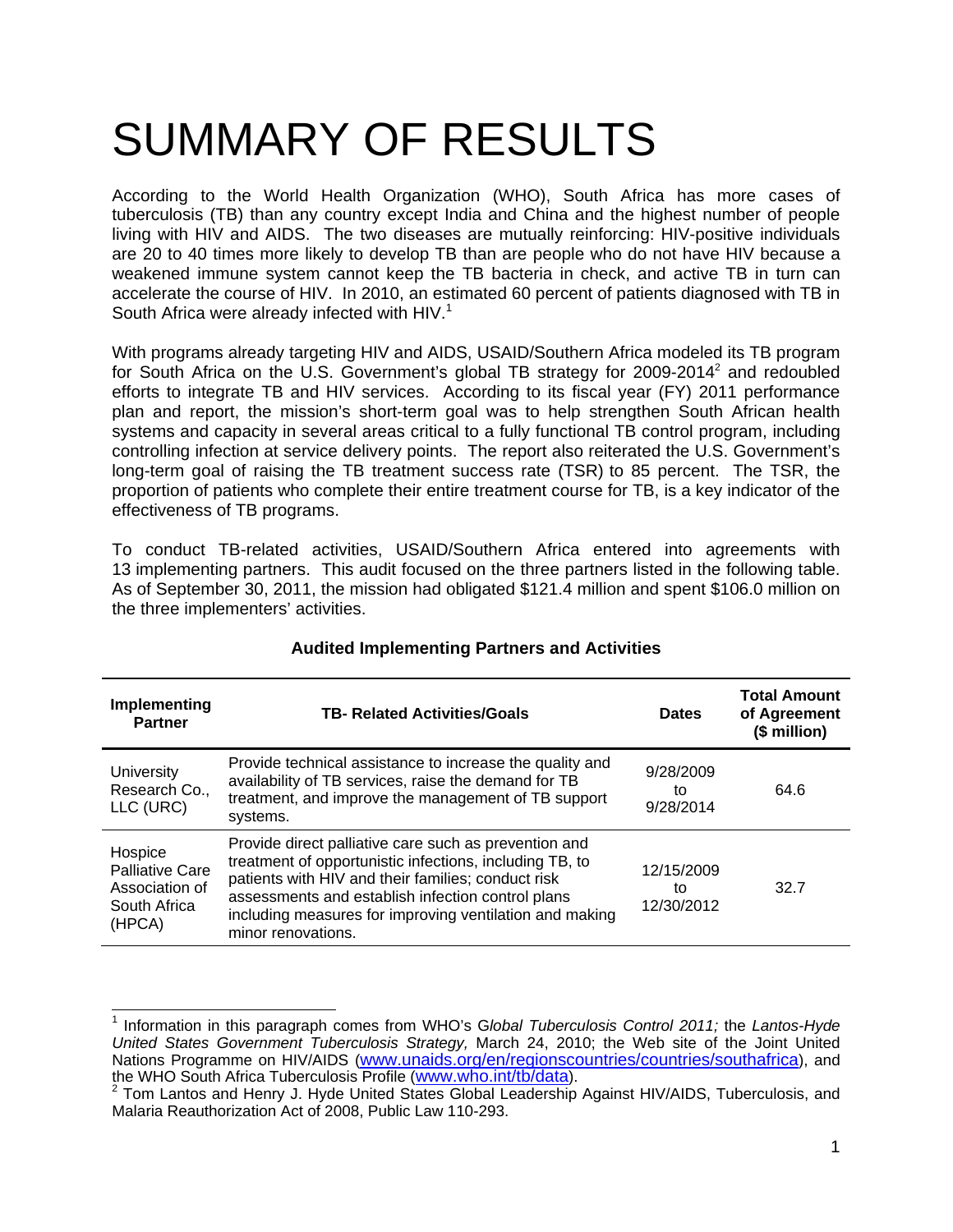| Implementing<br><b>Partner</b>  | <b>TB- Related Activities/Goals</b>                                                                                                                                                                                                                                                     | <b>Dates</b>                 | <b>Total Amount</b><br>of Agreement<br>(\$ million) |
|---------------------------------|-----------------------------------------------------------------------------------------------------------------------------------------------------------------------------------------------------------------------------------------------------------------------------------------|------------------------------|-----------------------------------------------------|
| <b>BroadReach</b><br>Healthcare | Improve the care and treatment of HIV-positive patients<br>with TB by strengthening the TB skills of health<br>professionals, increasing the capacity of facilities in<br>testing and identifying TB patients, and strengthening<br>linkages between TB and HIV health-care activities. | 10/1/2007<br>tΟ<br>9/30/2012 | 98.2                                                |

The Regional Inspector General/Pretoria conducted this audit to determine whether USAID/Southern Africa's TB activities were strengthening systems and capacity in several areas critical to a fully functioning TB control program, including controlling infection at service delivery points.<sup>3</sup>

The audit confirmed that the mission's activities were strengthening systems and capacity in several critical areas, including infection control. For example, the mission trained health-care personnel in TB case management (including management of drug-resistant TB), TB/HIV collaboration, and infection control. USAID also helped the South African Government develop patient registers and other data collection tools to manage its TB program effectively and integrate TB and HIV activities. Other activities were effective in improving laws, policies, regulations, and guidelines related to improved access and use of health services, including those for TB patients. To address infection control at service delivery points, one of USAID's implementing partners completed risk assessments, developed infection control plans, and monitored the implementation of infection control practices at supported health facilities.

Furthermore, examination of a statistical sample of files of registered TB patients showed that health-care personnel generally complied with South African guidelines for screening, diagnosing, and initiating treatment of TB. Audit testing confirmed, within a 5 percent margin of error for overstatement with 4 percent precision, the number URC reported of patients registered at sentinel surveillance sites<sup>4</sup> who were diagnosed with TB and started the full course of treatment. The audit also noted that TB patients were either properly tested for HIV or not tested for legitimate reasons, such as age or previously known HIV status.

Despite these positive observations, the audit identified the following weaknesses:

- The mission was not on track to achieve the long-term goal of raising the TSR to 85 percent by 2014 (page 4). According to URC's 2011 annual report, the TSR improved only marginally from the previous year, from approximately 72 percent to 74 percent, falling short of its FY 2011 goal of 80 percent and USAID's FY 2011 average TSR of 86 percent in priority countries. According to mission officials, the average TSR has improved to more than 77 percent as of August 2012.
- Some reported data did not meet quality standards (page 5). The mission did not disclose known data limitations for one indicator, and some treatment data likely were invalid and unreliable because of a lack of clerks to validate and enter them.

 $\frac{1}{3}$  Although USAID/Southern Africa is a regional mission overseeing programs in several countries, this audit focuses exclusively on bilateral programs conducted in the Republic of South Africa. <sup>4</sup>

According to WHO, sentinel surveillance sites are institutions such as health-care facilities that are chosen according to their location (each represents a specific geographic area) and ability to provide government authorities with high-quality data on the spread of diseases the government monitors.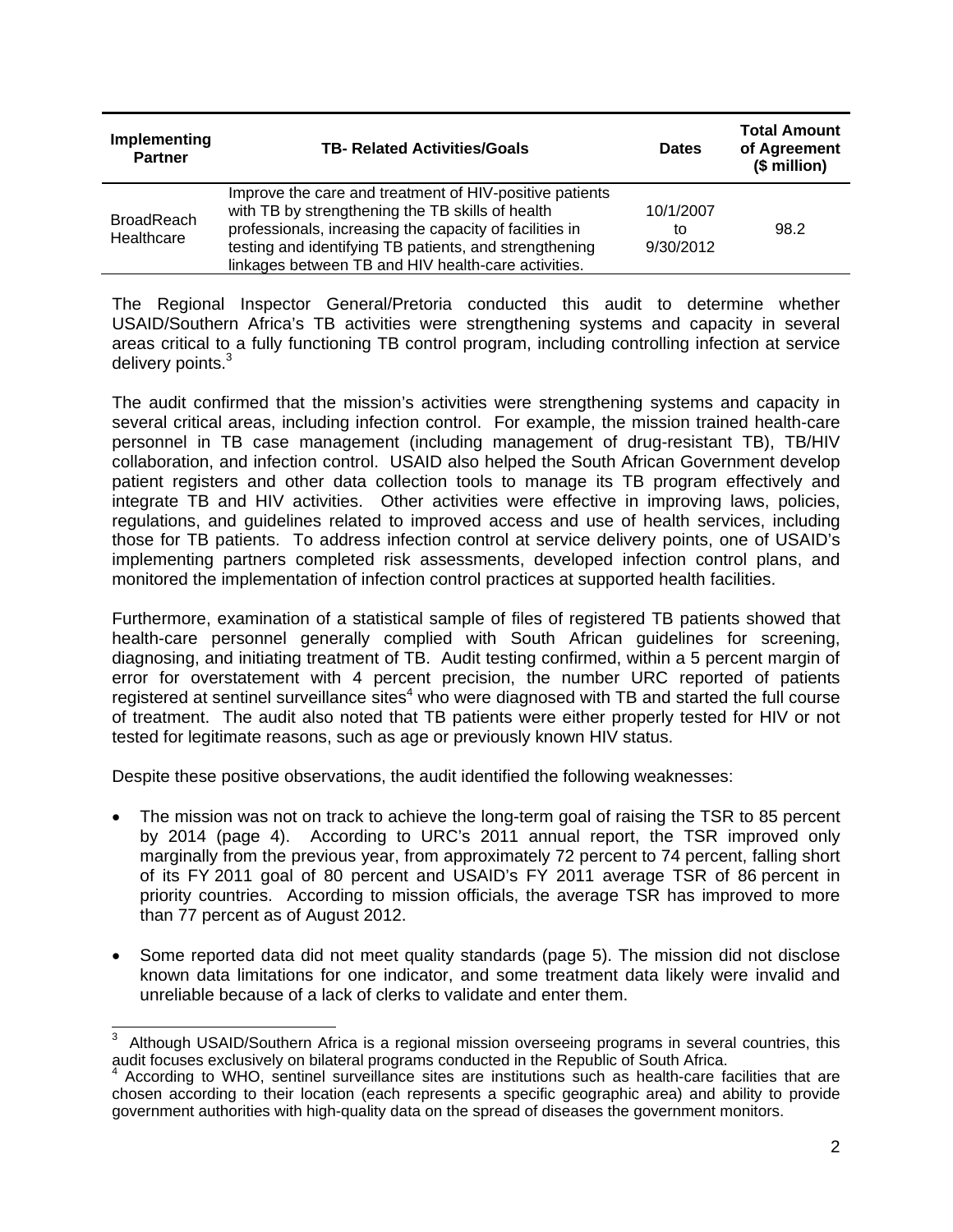- One implementing partner calculated results incorrectly (page 7). The results were on indicators used to measure the effectiveness of TB/HIV activities funded by the President's Emergency Plan for AIDS Relief (PEPFAR)—indicators that differ from those the South African health facilities are used to reporting on.
- Some health-care facilities did not comply with infection control standards (page 9). The facilities were too small to segregate patients suspected of having TB or were in need of renovations that would allow them to ventilate rooms properly. If clinics expose patients to disease, South Africans will stop visiting them and forgo the diagnostic and treatment services that USAID supports.

To address these issues, the audit recommends that the mission:

- 1. Implement a plan with benchmarks and milestones for sustainably raising the TB TSR to 85 percent in U.S. Government-supported health-care facilities by September 28, 2014 (page 5).
- 2. Revise its annual performance plan and report for FY 2011 to disclose trends in the TSR and the number of TB cases at sentinel surveillance sites, and implement procedures to verify full disclosure in future reports (page 6).
- 3. Implement a cost-effective method for reasonably estimating the percentage of all registered TB patients that were tested for HIV in all facilities directly or indirectly supported by USAID (page 6).
- 4. Conduct and document training for its implementing partners on the correct calculation of PEPFAR TB/HIV indicators, and require that the implementing partners provide sufficient guidance on data collection for those indicators to the health-care facilities that they support (page 8).

Detailed findings appear in the following section, and the scope and methodology appear in Appendix I. Management comments are in Appendix II, and our evaluation of them is on page 10.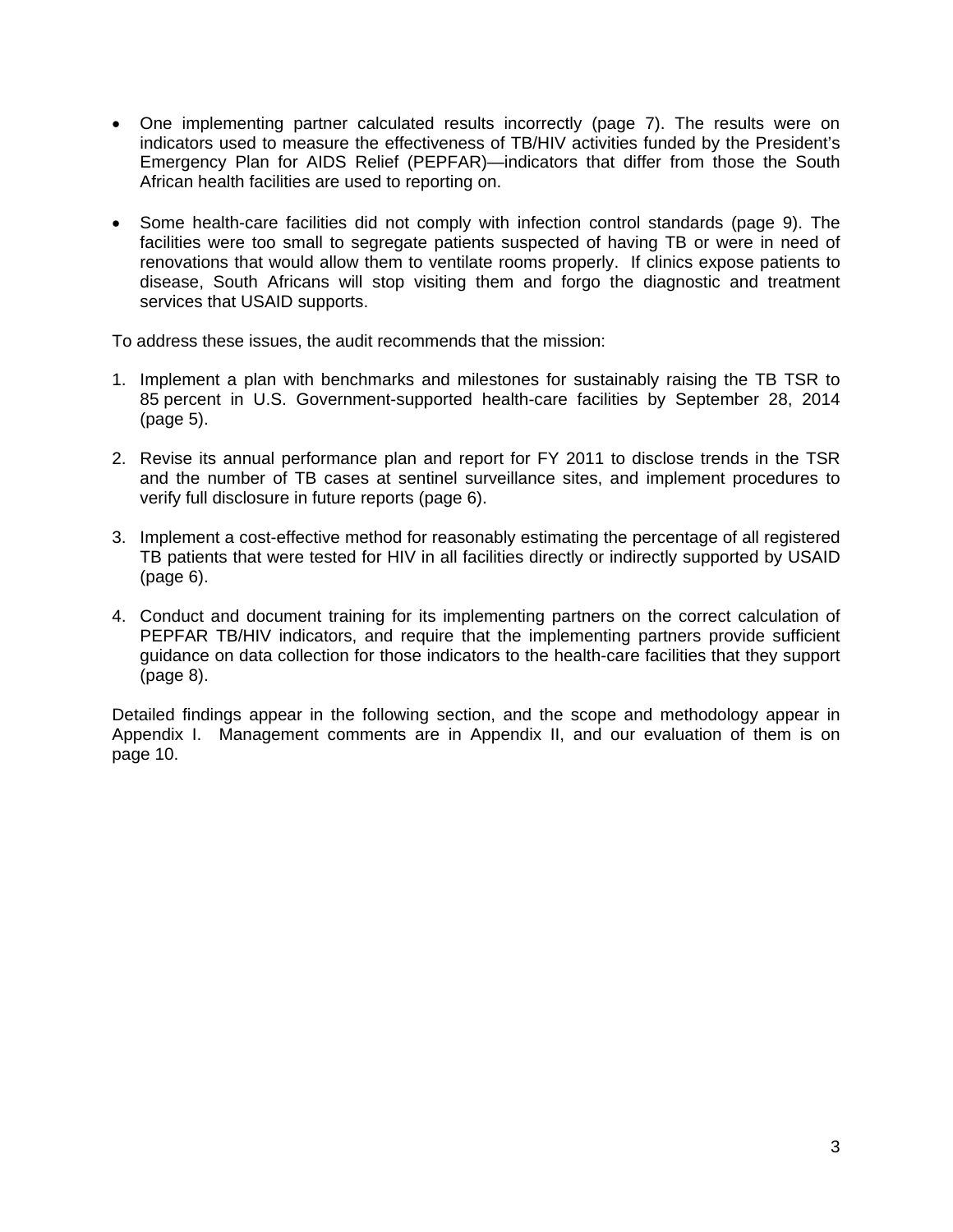# AUDIT FINDINGS

## **Mission Was Not on Track to Achieve Desired Treatment Success Rate**

acknowledged as a good indication of the effectiveness of a country's TB program. The TSR, the proportion of patients who complete their entire course of TB treatment, is widely Consequently, one of the key results expected in URC's contract was to increase the TSR to 85 percent "at the national or sub-national level." Mission officials indicated that URC was to achieve this target by the end of its contract in 2014. For FY 2011, URC set an interim TSR goal of 80 percent.

Despite this expectation, the audit found that URC was not on track to raise the TSR to 85 percent by 2014. URC did not achieve its FY 2011 target of 80 percent. According to URC's 2011 annual report, the TSR improved only marginally compared with the previous year, from approximately 72 to 74 percent. Mission officials stated that URC supports 24 districts whose average TSR is more than 77 percent; one-third of those districts have rates between 80 and 84 percent.

The audit found that URC was not planning sufficient steps to meet the target. For example, URC's initial FY 2012 work plan did not mention TSRs. The subsequent submission set a TSR target of 85 percent but offered no specifics as to how it would be achieved. Furthermore, although URC officials said the organization sends teams out to locate patients who have not completed their treatment, it is unclear to what extent these efforts have actually improved treatment rates.

Other reasons for not meeting the target included the following:

- South African policy may discourage completion of TB treatment. South Africa pays stipends to individuals who have active TB and discontinues the stipend when the individuals are cured. The auditors heard anecdotal evidence that individuals sometimes choose not to complete their treatment for fear of losing their stipend.
- The implementation approach used by the mission and URC—district rotation—undercuts their ability to sustain improved treatment rates. URC typically works in the worstperforming districts and then moves to other districts when services improve. However, the rotation of trained URC and nursing staff to new districts erodes previous gains. According to the mission, South African officials are discussing including a training module in the nursing curriculum that is expected to help sustain any gains made by USAID and URC.
- The method for calculating the TSR may also result in lower reported rates. The TSR is based only on the districts that URC is assisting when the TSR is calculated. Thus, improvements in TSR for districts no longer assisted by URC are not captured in the overall reported TSR.

The mission's annual performance plan and report did not mention the missed target. Although the report stated that South Africa's current TSR is 73 percent among new patients, it omitted that URC, USAID's primary implementer of TB activities in South Africa, reported only a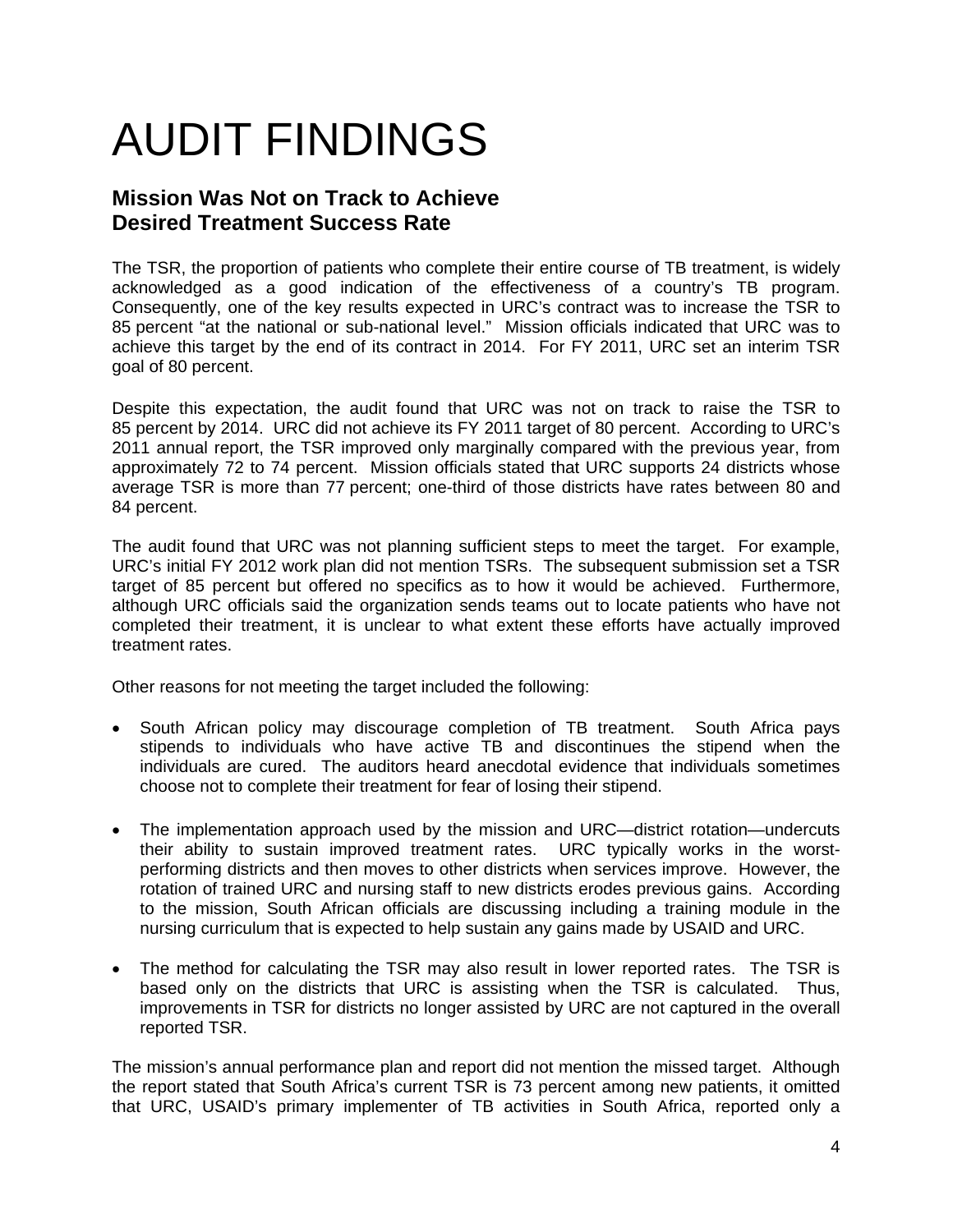marginal improvement in TSR between 2010 and 2011. It also omitted URC's annual goal of 80 percent for FY 2011. Furthermore, the report did not mention the goal of achieving an 85 percent TSR by the end of URC's contract on September 28, 2014.

Lower-than-desired treatment rates not only diminish the effectiveness of U.S. foreign assistance, but also have serious public health consequences for South Africans. According to the U.S. Centers for Disease Control and Prevention, efforts to control TB become counterproductive when TB patients do not complete their treatment and raise their risk of contracting multidrug-resistant TB and infecting others. According to URC's FY 2011 annual report, the default rate among re-treated TB patients increased from 13.6 percent in FY 2010 to 14.4 percent. This may have contributed to the lack of improvement in death rates among retreated TB patients, which actually increased from 11.5 to 11.6 percent between FY 2010 and FY 2011. Given these circumstances, the audit makes the following recommendation.

*Recommendation 1. We recommend that USAID/Southern Africa implement a plan with benchmarks and milestones for sustainably raising the tuberculosis treatment success rate to 85 percent in U.S. Government-supported health-care facilities by September 28, 2014.* 

### **Some Reported Data Did Not Meet Quality Standards**

-

According to USAID's Automated Directives System 203.3.5.1, to be useful for managing and reporting, performance data should meet five quality standards—validity, integrity, precision, reliability, and timeliness. When data do not meet the standards, missions should document any known data limitations and plans for dealing with them so that program achievements can be assessed honestly. Such disclosure helps ensure transparency in programs and performance reporting, which is an important tenet of U.S. foreign assistance.

Despite these requirements, the audit found that the performance data the mission reported for its TB activities needed improvement. The FY 2011 annual performance plan and report did not disclose all known data limitations, and some data could be invalid and unreliable because they did not represent all facilities and had not been verified by data entry clerks.

report noted that 153,088 TB cases were reported by USAID-supported districts in FY 2011. **Undisclosed Data Limitations.** The report did not fully disclose data limitations on the following indicator: *Percentage of all registered TB patients who are tested for HIV*. The report stated that the mission's efforts to strengthen TB/HIV integration were effective, as 88 percent of TB patients registered at TB/HIV sentinel surveillance sites were tested for HIV. Elsewhere the From these facts, report readers could infer that 134,717 (88 percent of 153,088) registered TB patients were tested for HIV; in fact, only 57,511 were tested.

According to mission officials, 153,088 was the number of TB patients registered at approximately 1,200 health-care facilities in 21 districts receiving both direct and indirect U.S. Government assistance, while the 264 TB/HIV sentinel sites receiving direct assistance<sup>5</sup> from URC registered only 65,354 TB patients.

 $5$  Direct assistance means that URC staff visit the facility and provide assistance in reporting data.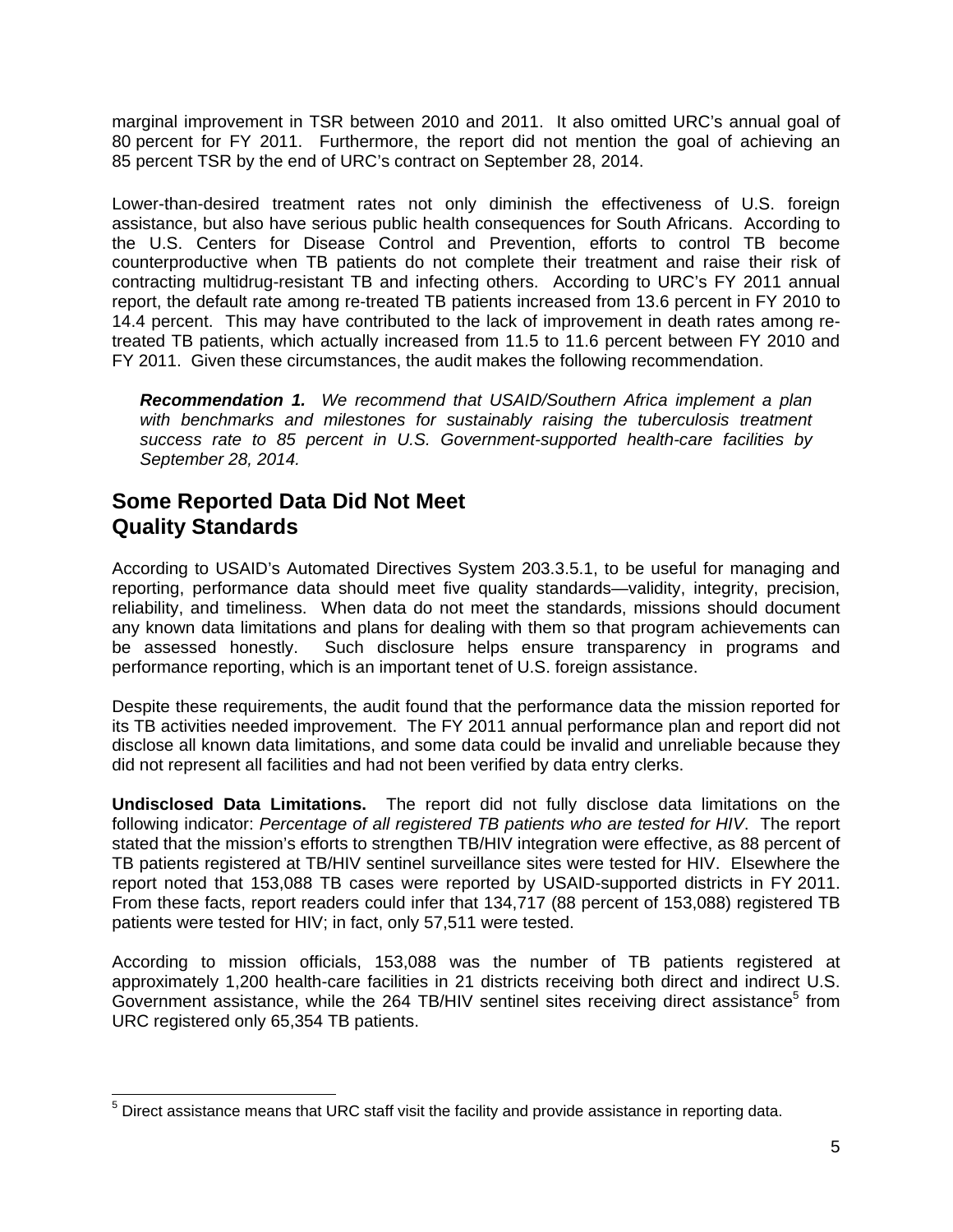To make readers aware of this indicator's limitations, the report should have detailed how the indicator was calculated. Specifically, the report should have:

- Clarified that sentinel sites were not the only ones receiving U.S. Government assistance.
- Specified that sentinel surveillance sites tend to have better capabilities in diagnosing and reporting high-quality data and are not representative of all health-care facilities.
- Made clear that because some facilities receive only indirect U.S. Government assistance, their testing rates for TB patients are not solely the results of that assistance.

In fact, the USAID contracting officer's representative for the URC contract confirmed that the HIV testing rate of TB patients in indirectly supported facilities during FY 2011 was unknown because URC did not have access to data in these facilities. According to mission officials, South African government officials do not easily give partners access to data at facilities they do not directly support.

According to mission officials, these statements in the annual report were not intended to mislead readers; rather, they were oversights made during report preparation. Further, officials said that limited space in the reporting template for the narrative and footnotes sometimes prevented full disclosure. Nevertheless, mission officials agreed they should have disclosed all the indicator's limitations in the annual performance plan and report.

In addition to helping the mission meet statutory requirements in the Government Performance and Results Modernization Act of 2010, the annual performance plan and report fulfills other objectives. For example, the report helps identify best practices and lessons learned from field activities and assists USAID and Department of State officials in responding to inquiries from Congress and the public. Omitting relevant data limitations diminishes the usefulness of the report.

Furthermore, HIV testing of TB patients is a widely recognized component of international TB control and a significant part of the U.S. Government's TB control strategy, particularly in countries where the U.S. Government is implementing HIV/AIDS-related assistance. If the mission does not know whether or to what extent its indirectly supported health-care facilities are testing TB patients for HIV, it cannot evaluate how well TB and HIV activities are being integrated. In its FY 2011 report, URC noted rising death rates among re-treated TB patients, which could be a result of poor TB/HIV integration.

The audit makes the following recommendations.

*Recommendation 2. We recommend that USAID/Southern Africa (1) revise its annual performance plan and report for fiscal year 2011 to disclose trends in the treatment success rate and the number of tuberculosis cases at sentinel surveillance sites and (2) implement procedures to require full disclosure in future reports.* 

*Recommendation 3. We recommend that USAID/Southern Africa implement a costeffective method for reasonably estimating the percentage of all registered tuberculosis patients tested for HIV in all facilities directly or indirectly supported by USAID.*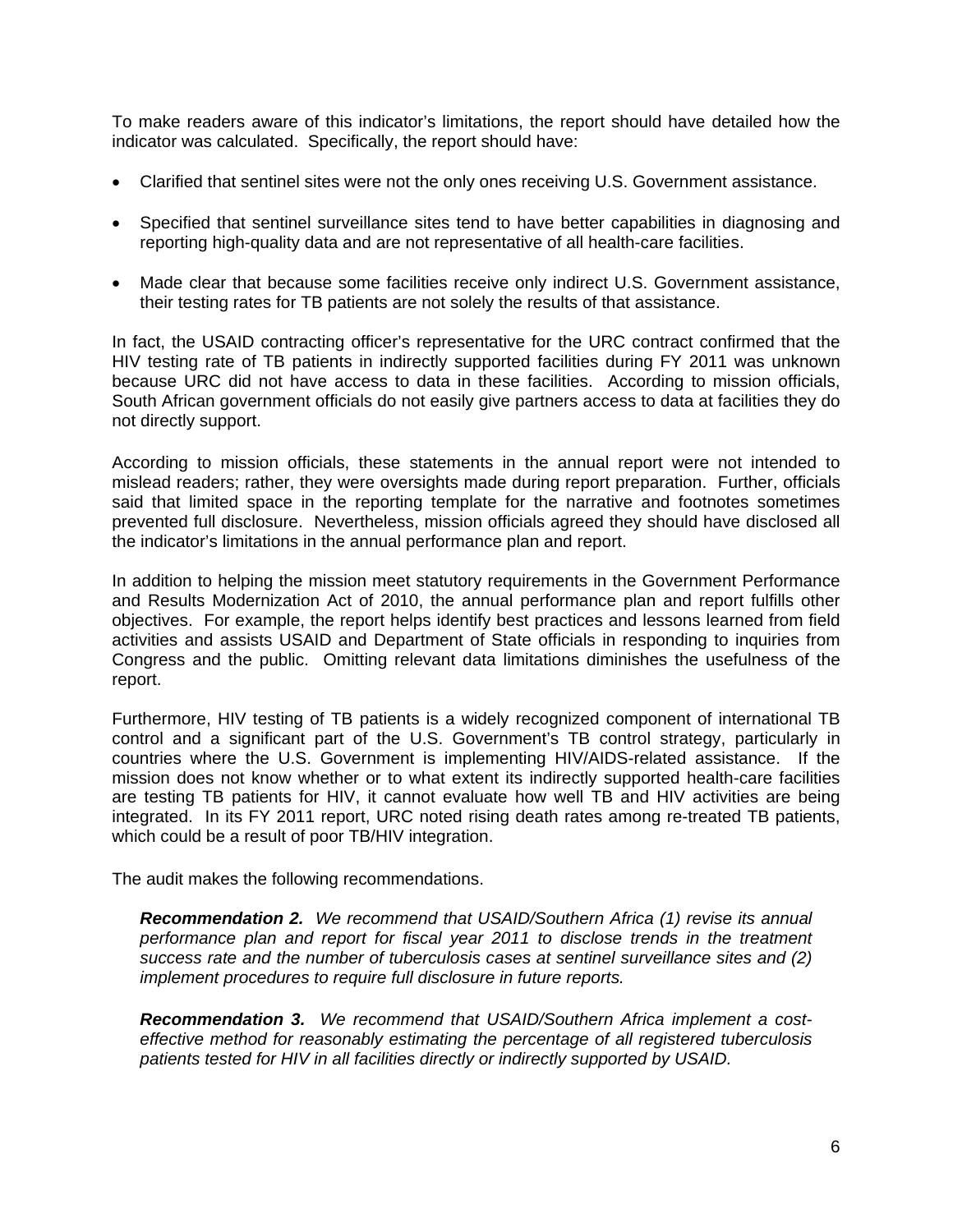**Lack of Data Capturers.** URC's contract with USAID included strengthening directly observed treatment short course (DOTS). DOTS is a worldwide approach to TB control with five components, one of which is sustained political and financial commitment. South Africa's strategic plan for TB control describes political commitment as, among other things, helping ensure that sufficient financial and human resources are available. Given the importance of accurate data in all phases of TB control, having adequate personnel to collect and record data is a critical element in the DOTS strategy.

also reported sharing a clerk with two or more facilities. Nonetheless, data entry clerks were scarce at health facilities. Nearly one-third (6 of 19) of the health facilities visited by the audit team lacked a dedicated data entry clerk. Other facilities

governments did not take over their salaries as agreed because of a lack of funding. According to mission officials, provincial governments could not pay data entry personnel. A South African health official said the national government trained more than 1,100 clerks in 2007 and 2008 to alleviate the problem. According to this official, although the national government placed the trained clerks in facilities and paid them for 1 year, the provincial

Additionally, in 2011 URC sent data entry clerks to North West and KwaZulu-Natal Provinces. URC's understanding was that these employees eventually would be put on the public payroll. However, they were not, again because of budgetary constraints. URC reported that sometimes only 50 percent of data was recorded from some districts because of the lack of data entry clerks. In its report for the quarter ended June 30, 2011, URC stated that in most districts data entry clerks were absent because their contracts with the national government expired in May.

or unreliable Officials at facilities visited by the audit team said that the lack of data entry clerks created data backlogs. Several officials acknowledged there were usually differences between the TB data in the national database and the facilities' own records, resulting in an inaccurate reflection of the facility's performance. These officials said that the differences could have adversely affected reported cure rates, default rates, and TSRs, possibly rendering these measures invalid

Data entry clerks are critical to the TB program because they collate and validate data before entering them into electronic TB registers. Without clerks, TB data may not be entered into the national database, resulting in incomplete reporting and ultimately weakening the country's ability to control TB. Without accurate, reliable, and timely information, decision makers cannot determine resources or interventions needed to combat the disease. Mission officials are aware of the situation and, in their talks with South African officials, continue to emphasize the importance of data entry clerks. Because the mission is doing what it can to address this issue, the audit makes no recommendation on it.

## **One Implementing Partner Incorrectly Calculated Results**

USAID/Southern Africa uses a standardized set of TB/HIV indicators for PEPFAR reporting. These TB/HIV indicators are defined in PEPFAR's August 2009 *Next Generation Indicators Reference Guide*. This guide contains detailed information on how to calculate results on PEPFAR indicators, such as definitions of numerators and denominators, methods of measurement, and the indicators' purpose and interpretation.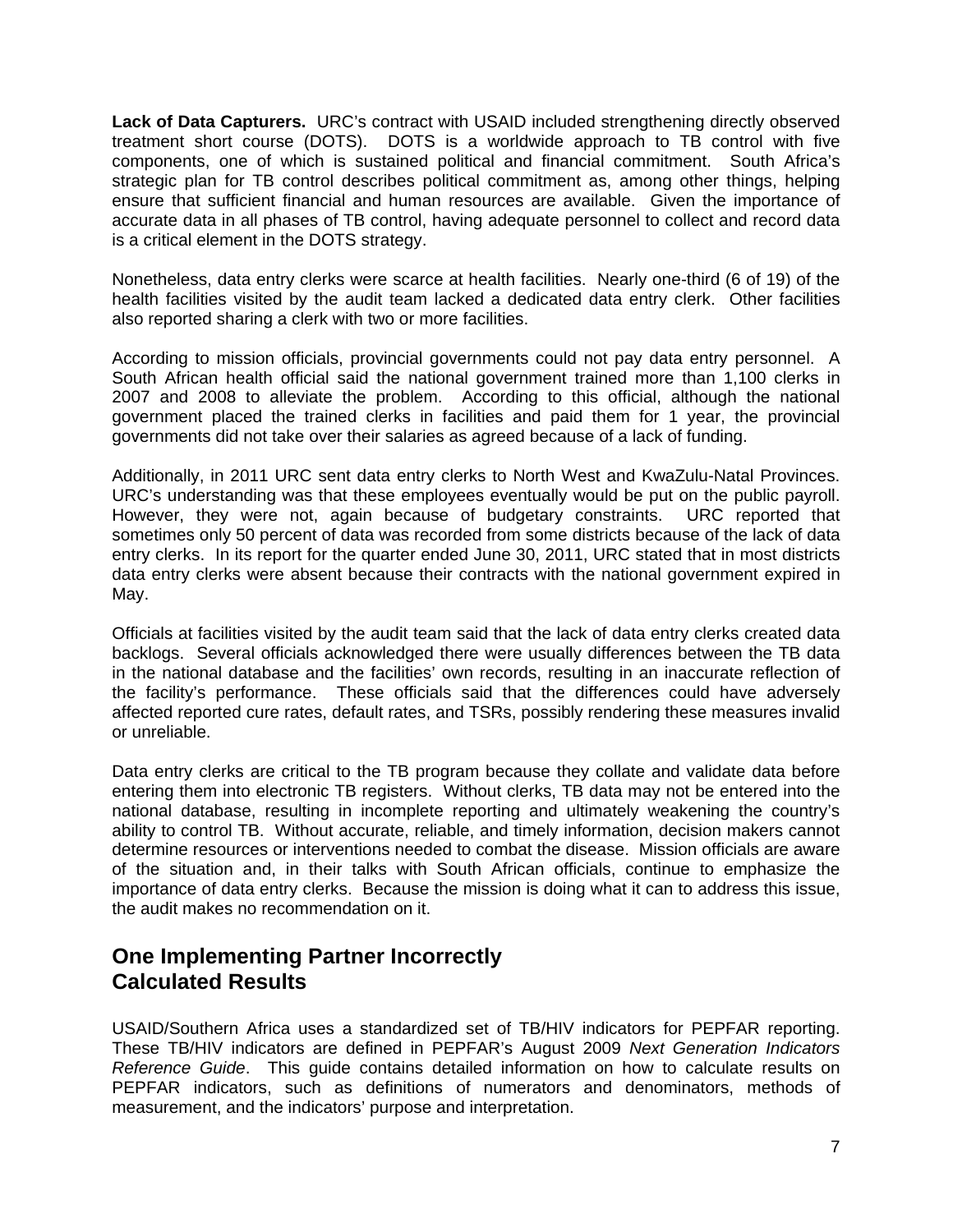For one indicator, *Percent of HIV-positive patients who were screened for TB in HIV care or treatment settings,* the PEPFAR guide defines the numerator as the number of HIV-positive patients screened for TB at their last visit during the reporting period. It defines the denominator as the number of HIV-positive patients receiving a minimum of one clinical service, which includes TB screening. Given these definitions, the reported result should not exceed 100 percent.

Despite this guidance, BroadReach Healthcare reported a first quarter FY 2012 result of 139 percent. This error occurred because facilities supported by BroadReach counted in the numerator all TB screenings for HIV-positive persons during the reporting period, rather than just screenings at the last visit for HIV-positive persons in care and treatment as specified in the guide. Moreover, BroadReach defined the denominator as the number of individuals testing positive for HIV, also contrary to the PEPFAR guide. With values exceeding 100 percent, such data are not useful for program managers.

Another indicator—*Percent of HIV-positive patients in HIV care or treatment who started TB*  treatment—helps track the share of HIV-positive patients who are diagnosed with active TB and receive treatment. According to the PEPFAR guide, the numerator is the number of HIVpositive patients (adults and children) started on TB treatment, while the denominator is the number of HIV-positive patients receiving a minimum of one clinical service.

For this indicator, BroadReach Healthcare reported a result of 102 percent for FY 2011. Although the numerator was based on the number of people with both HIV and TB who started on TB treatment, the denominator, contrary to the PEPFAR guide, was the number of HIVpositive individuals diagnosed with active TB.

According to BroadReach Healthcare officials, health-care facilities made mistakes in data collection and reporting. Mission officials also stated there are many challenges in reporting on these indicators. For example, the mission uses only the two TB/HIV indicators mentioned above, while the South African Government uses seven. These seven are quite different from the mission's indicators, further complicating tracking and reporting.

improving health outcomes in South Africa, the ability to find and correct weaknesses is vital.<br>Accordingly, this audit makes the following recommendation. Accordingly, this audit makes the following recommendation. Because facilities did not follow the PEPFAR guide in calculating results*,* the indicators cannot be used as intended to assess program effectiveness and identify needed improvements. For example, the two TB/HIV indicators reported by USAID/Southern Africa on TB screening and TB treatment among HIV-positive patients are designed to be used in tandem. According to the PEPFAR guide, if TB screening increases, TB treatment should also increase. Conversely, a decrease in TB treatment may indicate poor integration of TB and HIV services, such as a failure to screen HIV patients for TB and initiate treatment. However, if the two indicators are not computed in accordance with the PEPFAR guide, they cannot be used to assess performance or pinpoint weaknesses. Given the importance of linking TB and HIV services in

*Recommendation 4. We recommend that USAID/Southern Africa conduct and document training for its implementing partners on the correct calculation of the President's Emergency Plan for AIDS Relief tuberculosis and HIV indicators and require that the implementing partners provide sufficient guidance on data collection for those indicators to the health-care facilities that they support.*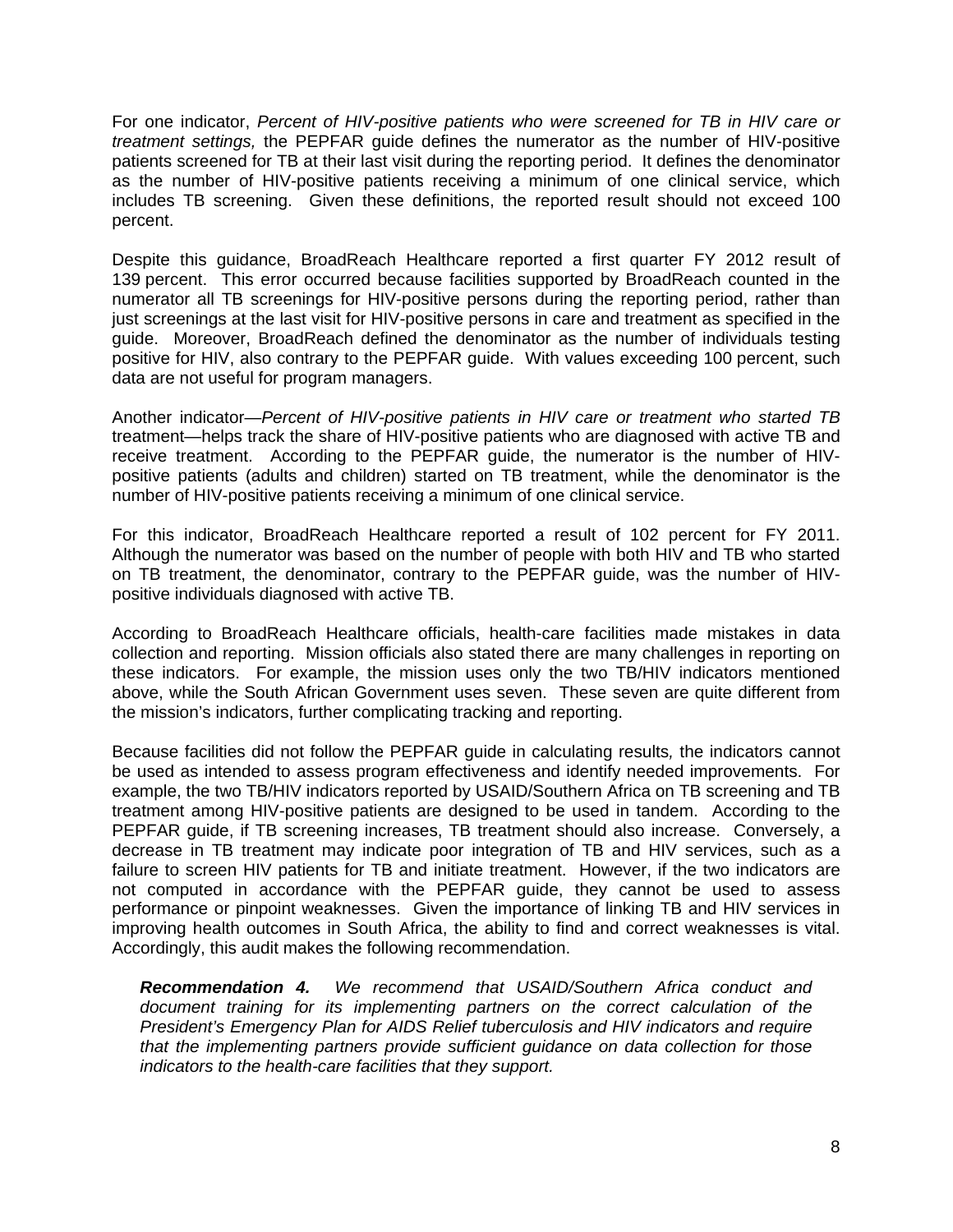## **Some Facilities Did Not Comply With Infection Control Standards**

Infection control and management are critical in preventing the spread of TB. The *Lantos-Hyde United States Government Tuberculosis Strategy* lists implementation of international TB standards for infection control in target countries as a key goal.

South Africa's National TB Infection Control Guidelines, issued in June 2007, list interventions that health facilities can use to prevent spreading TB. Some interventions include placing those with suspected TB in separate waiting areas and having open, cross-ventilating windows.

In keeping with the U.S. strategy and South African guidance, the mission's implementing partners were responsible for conducting baseline TB infection control assessments and sharing the results with the National Department of Health. These assessments were to review components of infection control such as supporting activities, administrative controls, and environmental controls. Supporting activities include basic elements such as having an infection control plan and raising community awareness of infection control. Administrative controls refer to strategies, such as educating patients on cough hygiene, to reduce the spread of germs that cause TB. Environmental controls include adequate ventilation in health facilities, use of ultraviolet germ-killing radiation in high-risk service areas, and appropriate patient flow.

Although URC, BroadReach Healthcare, and HPCA conducted risk assessments, infection control audits, and developed infection control plans, nearly half of the health-care facilities (10 of 22) visited by the audit team did not comply fully with infection control guidelines, particularly for segregating TB patients.

According to health-care personnel, these facilities did not comply with the guidelines because they were too small to segregate TB patients and needed major structural renovations. Renovations are the responsibility of the South African Government, not USAID. Although renovation work is outside the scope of URC's contract with USAID, URC officials noted in the assessments they gave South African officials that the health centers needed major structural improvements and renovations to comply with TB infection control guidelines.

unable or unwilling to implement recommendations resulting from those assessments. If facilities do not comply with infection control guidelines, the mission's goals for its TB activities may not be met. South Africans could lose confidence in publicly managed health facilities and avoid seeking treatment if they are aware that they may be exposed to TB there. Further, the U.S. Government has spent significant resources to assess risks at health-care facilities and develop action plans. Such expenditures are of little value if the South African Government is

renovations were needed at many health facilities and said they planned to address this issue. Mission officials said they were already aware that some facilities did not comply with guidelines because the facilities were too small or needed renovations. Instead, USAID was focusing on increasing knowledge of control measures such as hand washing that could be implemented despite the facilities' structural limitations. South African officials, too, were aware that structural Because USAID continues to engage with South African officials regarding needed structural improvements at some health facilities, the audit makes no recommendation on this matter.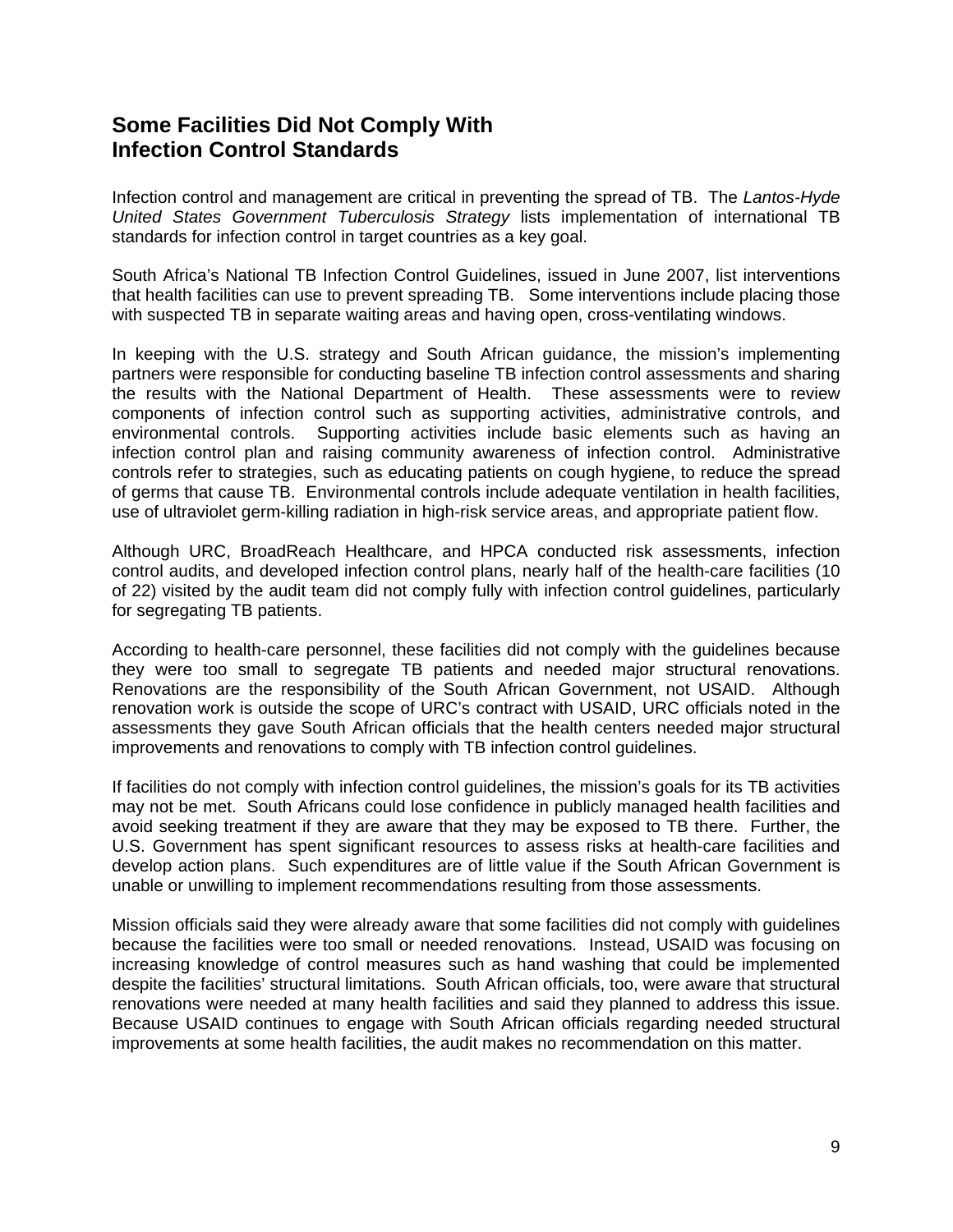## EVALUATION OF MANAGEMENT **COMMENTS**

In its comments on the draft report, USAID/Southern African agreed with all four recommendations. We agreed with the management decisions made by the mission.

**Recommendation 1.** USAID/Southern Africa agreed with the recommendation, but pointed out that the U.S. Government relies on data from South Africa's National Department of Health (NDOH), which may be underreported. A memorandum of understanding between the NDOH and the U.S. Government is being developed to give the partners access to NDOH databases and a greater role in data collection and reporting. The mission expects its partners to have developed benchmarks and milestones that are aligned with South African Government indicators by January 31, 2013. We agree with the management decision for Recommendation 1.

**Recommendation 2.** USAID/Southern Africa agreed with the concept of the recommendation but highlighted that the omission was not intentional and amendments to the annual report are not possible after a certain period. However, by December 15, 2012, the mission plans to submit a letter with a footnote to the program office to document the trends in the treatment success rate and the number of TB cases at sentinel surveillance sites. We agree with the management decision for Recommendation 2.

**Recommendation 3.** USAID/Southern Africa agreed to implement this recommendation only for the health facilities that the mission supports and not all U.S. Government-supported facilities as originally recommended. We agree with this change and revised the recommendation accordingly. By December 31, 2012, the mission plans to use data from the NDOH database to estimate the percent of registered TB patients tested for HIV. We agree with the mission's plans since obtaining this data from indirectly supported facilities may not be cost-effective, and thus agree with the management decision for Recommendation 3.

**Recommendation 4.** USAID/Southern Africa agreed with the recommendation and is in the process of aligning its indicators with those of the South African Government. The mission plans to complete this alignment, provide guidance to all its partners, and meet with partners about these indicators by April 30, 2013. We agree with the management decision for Recommendation 4.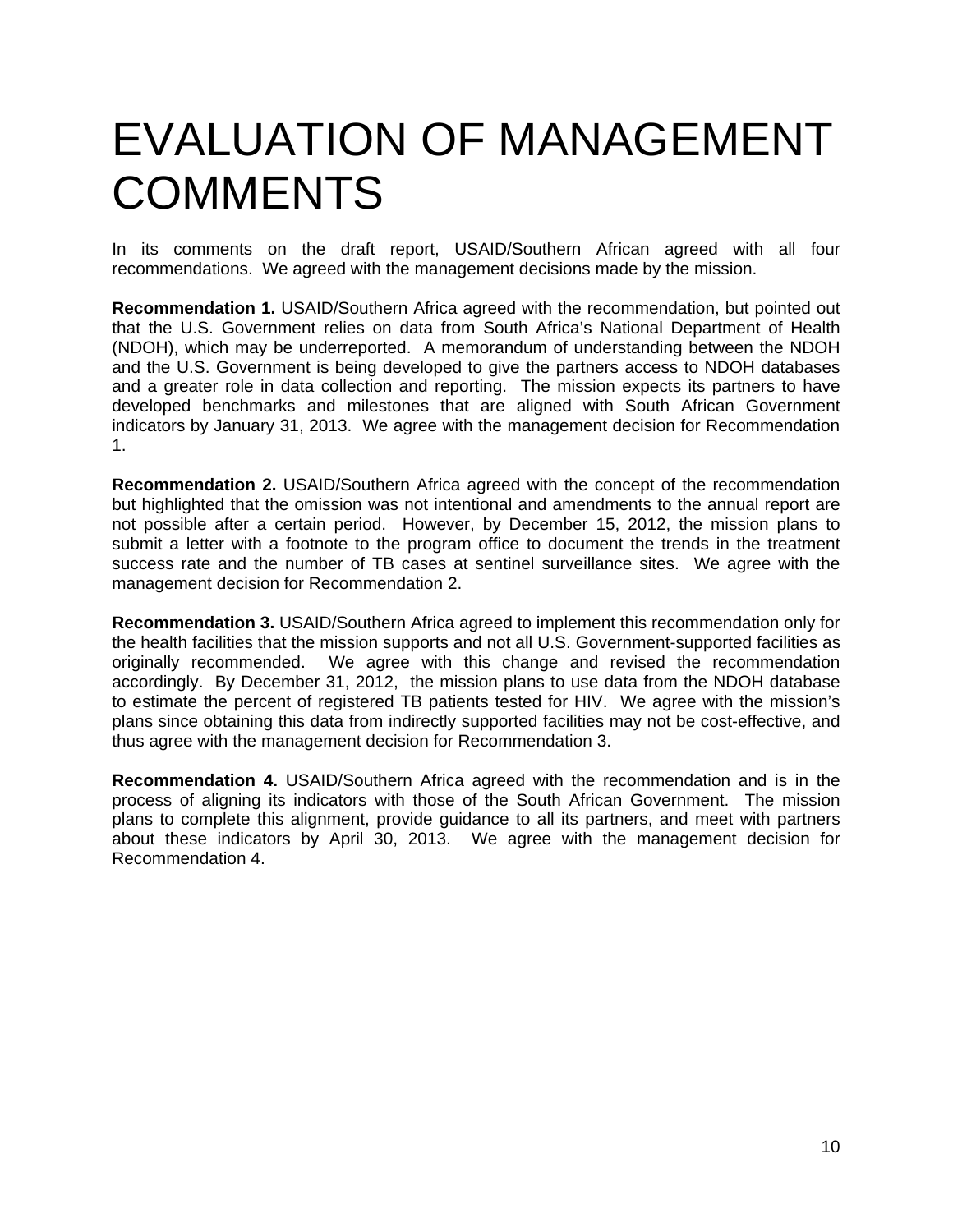# SCOPE AND METHODOLOGY

## **Scope**

The Regional Inspector General/Pretoria conducted this performance audit in accordance with generally accepted government auditing standards. Those standards require that we plan and perform the audit to obtain sufficient, appropriate evidence to provide a reasonable basis for our findings and conclusions in accordance with our audit objective. We believe that the evidence obtained provides that reasonable basis.

 from February 10 to May 3, 2012, at USAID/Southern Africa and the implementing partners' The objective of the audit was to determine whether USAID/Southern Africa's TB activities were strengthening systems and capacity in several areas critical to a fully functioning TB control program, including infection control at service delivery points. We conducted audit fieldwork offices in Pretoria and Cape Town. We conducted site visits to 22 health facilities in Gauteng, KwaZulu-Natal, Free State, Eastern Cape, and Western Cape Provinces. Specifically, we visited 19 facilities directly supported by URC in Gauteng, KwaZulu-Natal, Free State, and Eastern Cape Provinces, 2 facilities directly supported by BroadReach Healthcare in KwaZulu-Natal, and 1 facility supported by HPCA in Western Cape.

(excluding WHO) in FY 2011.<sup>6</sup> This audit focused on TB activities implemented in FY 2011 and FY 2012 through USAID's Child Survival and Global Health (CSH) and PEPFAR funds. In FY 2011, the mission received approximately \$25.8 million (\$15.6 million from PEPFAR and \$10.2 million from USAID's CSH) to implement TB activities. Overall, the mission funds 13 partners to implement TB activities. The audit team selected three implementing partners for detailed review that were significant contributors to both TB activities and TB/HIV integration. The audit selected URC because it is the primary partner for TB activities, reports on all three TB indicators and both PEPFAR TB/HIV indicators, and reports on the TSR. The audit selected HPCA because it reports on the first PEPFAR indicator (Indicator 5 on page 13) and BroadReach Healthcare because it reports on the two TB/HIV PEPFAR indicators. As shown in the table below, these partners received approximately \$15.4 million or 60 percent of FY 2011 funding. The audit covered approximately 45 percent of activities funded by PEPFAR and 88 percent of activities funded by CSH

### **Amount of FY 2011 Funding Received by Selected Implementing Partners (Audited) (\$)**

| <b>Implementing Partner</b>  | <b>CSH Funding</b> | <b>PEPFAR</b><br><b>Funding</b> | Total FY 2011<br><b>Funding</b><br><b>Received</b> |
|------------------------------|--------------------|---------------------------------|----------------------------------------------------|
| URC.                         | 7,100,000          | 5,375,641                       | 12,475,641                                         |
| <b>HPCA</b>                  | 1,350,000          | 103,596                         | 1,453,596                                          |
| <b>BroadReach Healthcare</b> |                    | 1,456,931                       | 1,456,931                                          |
| Total                        | 8,450,000          | 6,936,168                       | 15,386,168                                         |

  $6$  The mission also provided funding to WHO, but since we do not have audit rights to that organization, we did not include them in our sample.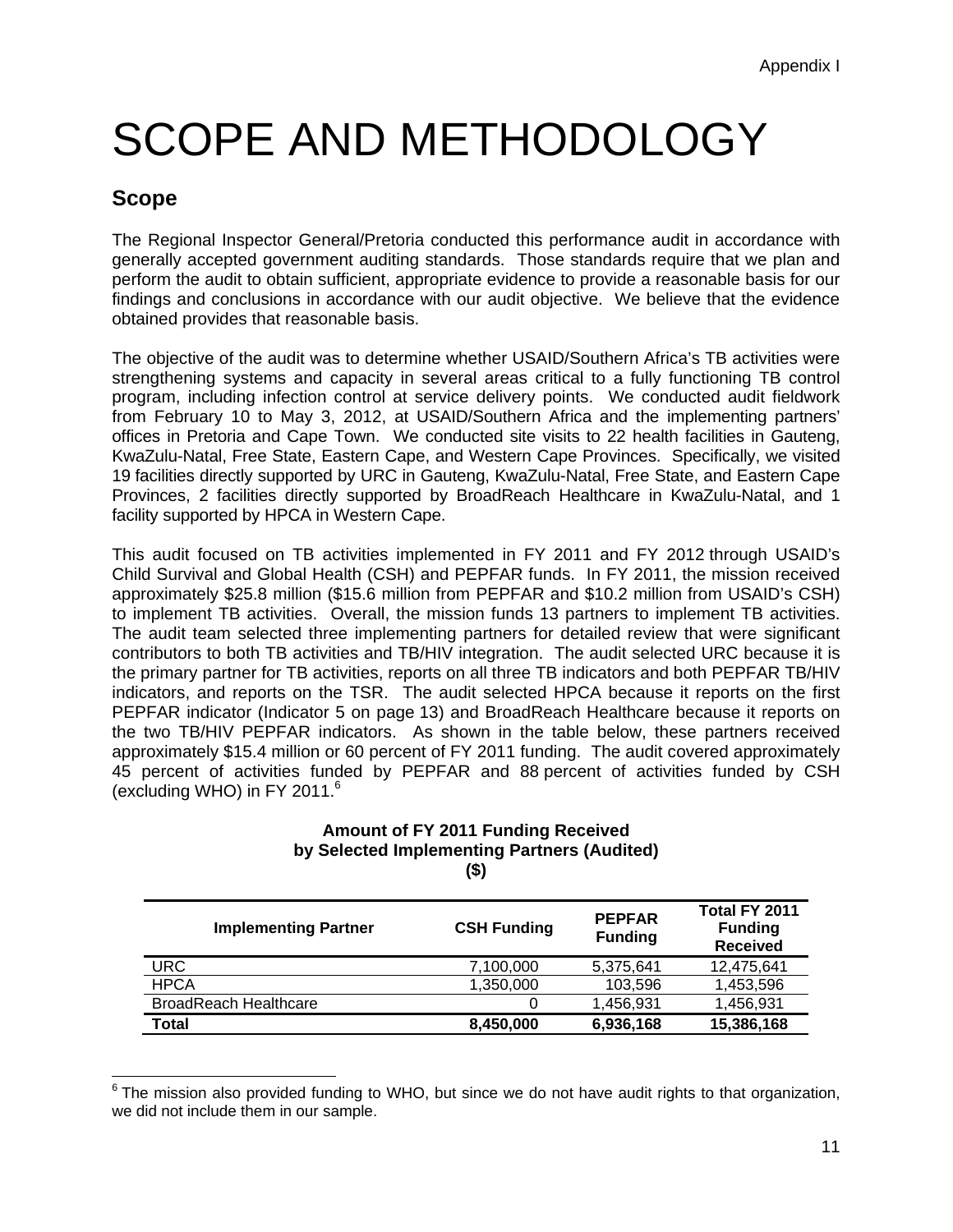In planning and performing the audit, we assessed USAID/Southern Africa's internal controls. Specifically, we reviewed and inquired about the mission's reporting required by the Federal Managers' Financial Integrity Act of 1982, which provided detail on the mission's administrative management, financial management, programming, and general control environments. We also obtained an understanding of and evaluated the mission's monitoring and evaluation procedures and reporting processes. This included obtaining and reviewing documentation to support mission strategic planning, the designation of agreement and contracting officer representatives, the completion of data quality assessments, the performance of site visits, the documentation of meetings with implementing partners, the submission of periodic performance reports, and the scheduling and completion of program evaluations.

## **Methodology**

To answer the objective, Regional Inspector General/Pretoria interviewed officials from USAID/Southern Africa, the South African Government, and implementing partners to gain an understanding of the mission's TB activities as well as to identify the key performance indicators used to measure the contribution of those activities to meeting the main goals of the program.

We also reviewed the implementing partners' agreements, work plans, and progress reports. In addition, we reviewed applicable laws, regulations, and USAID and South African National Department of Health policies and procedures pertaining to USAID/Southern Africa's TB activities, including USAID Automated Directives System Chapters 200 through 203, the *Lantos-Hyde United States Government Tuberculosis Strategy*, and the South African National Department of Health's National Tuberculosis Management Guidelines 2009 and National TB Infection Control Guidelines, issued in June 2007.

During site visits, we interviewed facility managers, doctors, nurses, data entry personnel, and health-care workers. We also met with provincial and district officials from the South African National Department of Health.

We tested the validity and accuracy of the reported results for five performance indicators, three focusing on TB activities and two focusing on the TB/HIV integration:

### **TB Indicators**

- *1. Number of improvements to laws, policies, regulations or guidelines related to improved access and use of health services drafted with U.S. Government support.*
- *2. Number of people trained in DOTS with U.S. Government funding.*
- *3. Percentage of all registered TB patients who are tested for HIV through U.S. Governmentsupported programs.*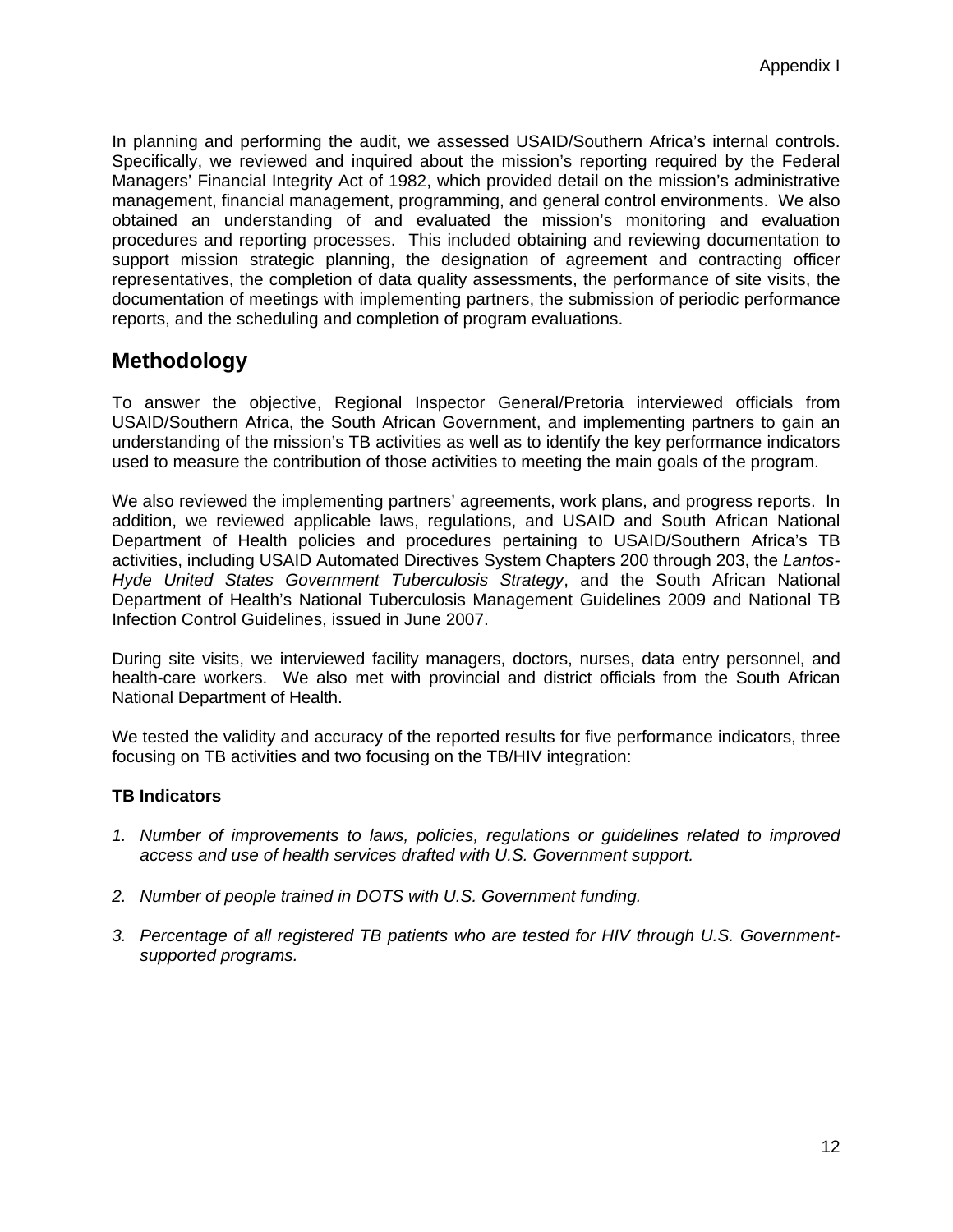### **TB/HIV Indicators**

- *4. Percent of HIV-positive patients who were screened for TB in HIV care or treatment settings.*
- *antiretroviral therapy) who started on TB treatment. 5. Percent of HIV-positive patients in HIV care or treatment (preantiretroviral therapy or*

For Indicator 3, we tested the denominator in the percentage by examining a statistical sample of 83 of the 65,354 TB patients registered at 264 URC-supported TB/HIV health-care sentinel surveillance sites for FY 2011. To aid us in our testing and in reaching our conclusions, we used statistical sampling. Our sample included a mix of facilities from both rural and urban areas in four provinces (Gauteng, KwaZulu-Natal, Free State, and Eastern Cape) and serving patients of various socioeconomic strata. The number of registered TB patients selected for testing in each province was proportional to the total number of registered TB patients in selected districts in those four provinces. The results of this sample are representative of the population from which the sample was drawn and thus can be projected to the population.

The test had a 95 percent confidence interval and 4 percent precision. Using the same sample, we also tested whether the TB patients were tested for HIV, but we made no projections for this portion of the test.

Our tests confirmed the reported results for the three indicators focusing on TB activities. However, we were unable to determine whether the two TB/HIV indicators were fairly stated because other implementing partners report on these indicators; those partners were outside the scope of this audit; and other factors affected the quality of the data, as described in the finding on page 5.

The lack of data entry personnel described on page 7 did not affect our statistical test regarding the 65,354 registered TB patients described above because we tested for overstatement, not understatement. The lack of data entry personnel leads to understating, rather than overstating results.

To determine whether USAID/Southern Africa had achieved its main short-term goal of helping strengthen South African systems and capacity in several areas critical to a fully functioning TB control program, including infection control at service delivery levels, we examined selected outputs to see whether they had met their annual targets. We then determined whether those outputs that met their targets were supported by sufficient, appropriate evidence. Outputs selected included the number of registered TB patients tested for HIV and number of improvements to laws, policies, regulations, and guidelines related to improved access to health services.

In determining whether the mission had achieved, or was on track to achieving, its long-term goal of raising the TSR to 85 percent by 2014, we determined where the rate stood in relation to the annual target of 80 percent as of September 30, 2011, as reported by the implementing partner, URC.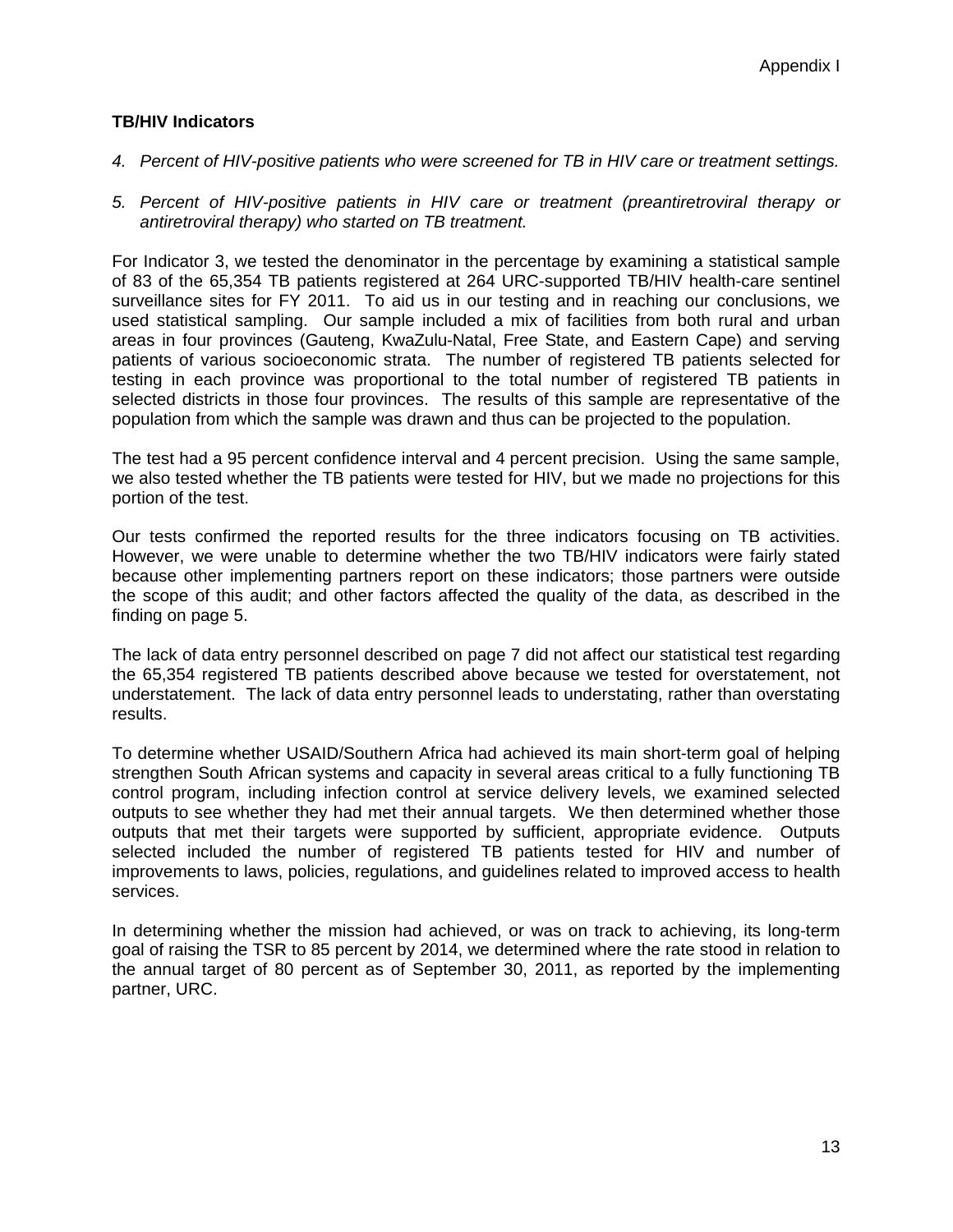# MANAGEMENT COMMENTS



September 10, 2012

**Memorandum** 

From: Jeff Borns, Mission Director /s/

To: Regional Inspector General/Pretoria: Robert Mason

Subject: Audit of USAID/Southern Africa's Tuberculosis Activities (Report No. 4-674-12-XXX-P)

This memo transmits USAID/Southern Africa's written comments on the recommendations made under the subject audit.

### *Recommendation 1. We recommend that USAID/Southern Africa develop and implement a plan, with benchmarks and milestones, for sustainably raising the tuberculosis treatment success rate to 85 percent in U.S. Government-supported health care facilities by September 28, 2014.*

We accept this recommendation; however it should be made clear that the USG relies on the NDOH's ETR.net system for data. Unfortunately there are indications that there is underreporting between the various reporting levels – hence reporting under the targets. To improve the situation, an MOU is currently in process with the NDOH and the USG to allow partners to have access to the ETR.net and thus be able to assist with data capturing, aggregation, verification and reporting. In addition, the plan for partners to develop SAG aligned benchmarks and milestones will be developed by January 31, 2013.

 *Recommendation 2. We recommend that USAID/Southern Africa revise its annual performance plan and report for the fiscal year ended September 30, 2011, to disclose trends in the treatment success rate and the number of tuberculosis cases at sentinel surveillance sites; and develop and implement procedures to help ensure full disclosure in future reports.* 

We understand why this recommendation was made, however, we are concerned with the way this is phrased as there was no intention to mislead the reader, and the omission was not deliberate. The reporting database has a character limit for providing additional information. In addition, after a set period the report is closed and no further amendments are allowed. In response to this recommendation, a letter with a footnote will be sent to PPDO for the APPR files to show trends in the treatment success rates and the number of TB cases at sentinel surveillance sites; this will be done December 15, 2012.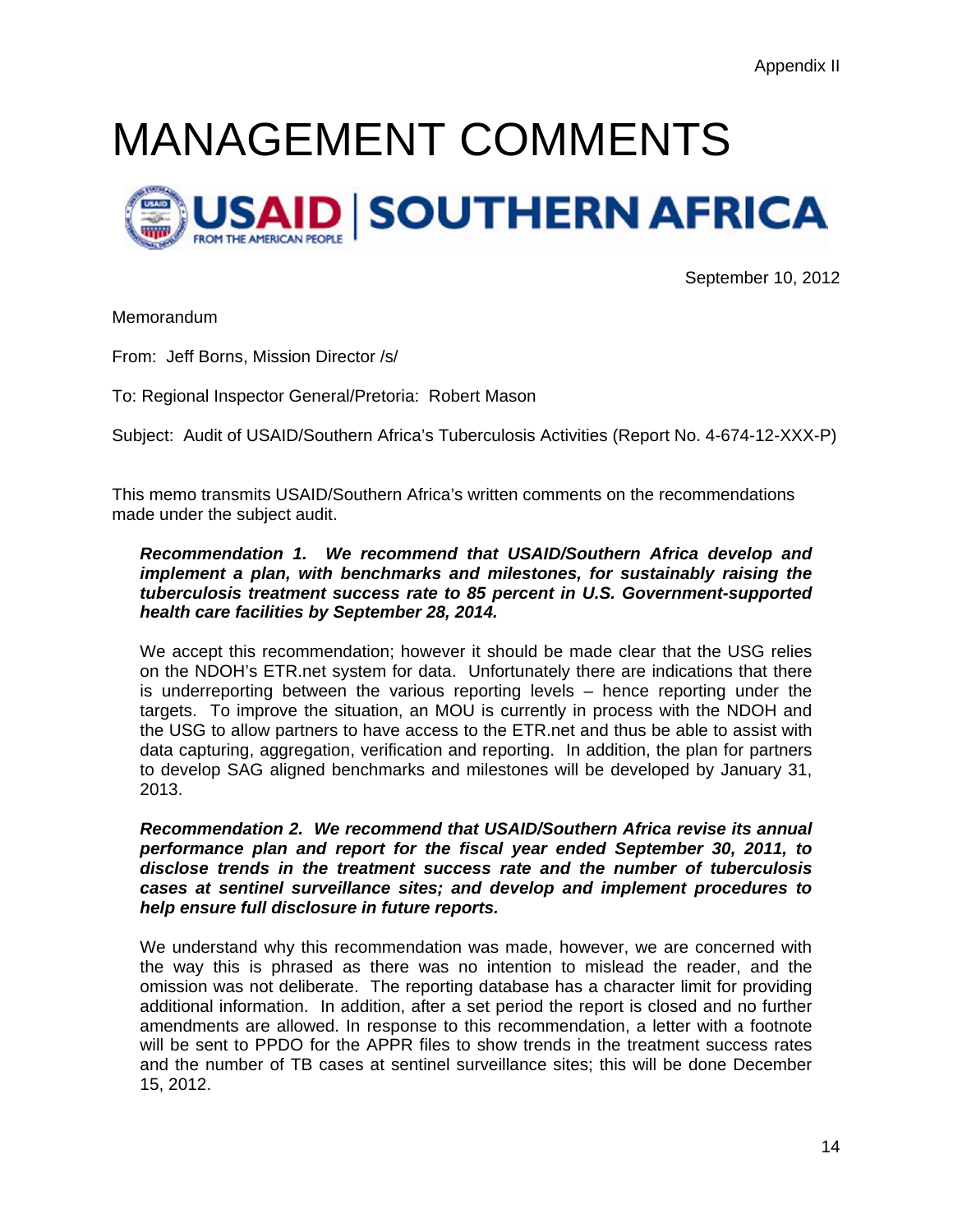### *Recommendation 3. We recommend that USAID/Southern Africa develop and directly and indirectly supported facilities. implement a cost-effective means for reasonably estimating the percentage of all registered tuberculosis patients that were tested for HIV in all U.S. Government*

We accept this recommendation, but only for USAID/Southern Africa supported facilities and not for all U.S. Government supported facilities. USAID/Southern Africa will use data from ETR.net to estimate the percentage of registered TB patients tested for HIV. Please note previous comments on the quality of data from ETR.net and all supported partners will submit data on direct and indirect services for HIV testing. In an effort to be cost effective, USAID /Southern Africa will not establish a parallel system to capture this information.

### *Recommendation 4. We recommend that USAID/Southern Africa conduct training for its implementing partners on the correct calculation of the President's Emergency Plan for AIDS Relief TB/HIV indicators and require that the implementing partners provide sufficient guidance on data collection for those indicators to the health care facilities that they support.*

We accept this recommendation. Although this problem is unique to one partner, we will use this example to share with all partners. Furthermore, we are in the process of aligning the indicators with the SAG indicators, and this particular indicator is exactly like the SAG indicator. Once the guidance is out, it will be sent out to all partners and a meeting will be held.

Finally, I would like to thank you and your staff for the collaborative way in which this audit was conducted, and the useful nature of the recommendations.